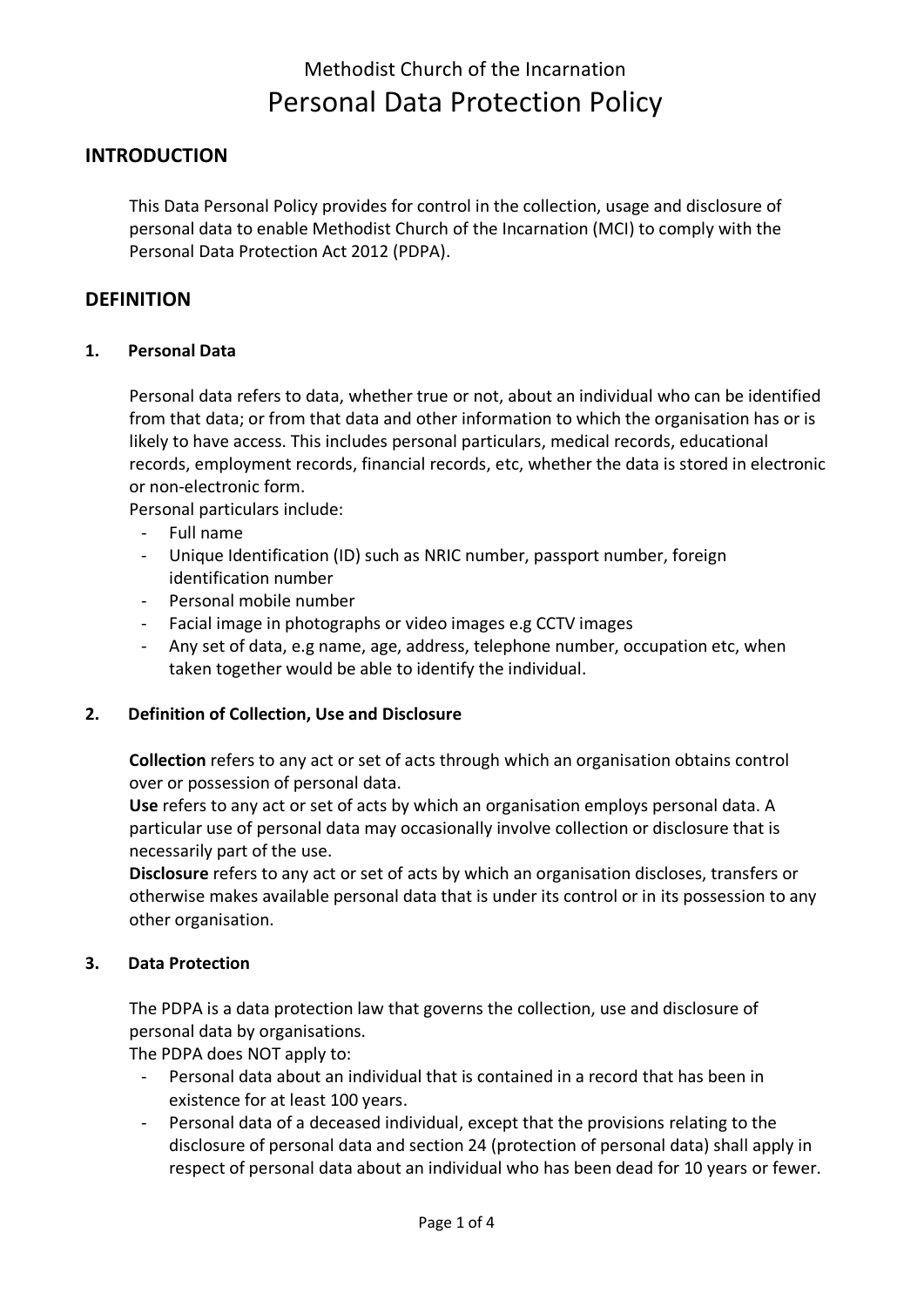# **APPOINTMENT**

MCI will appoint at least one Data Protection Officer (DPO) to ensure that MCI complies with the PDPA. The legal responsibility for complying with the PDPA remains with MCI.

The Governance Chairperson is MCI's DPO. The DPO has delegated the responsibility of managing and keeping the personal data in accordance with the approved policies and procedures to the Office Administrator.

# **PROCEDURES**

## **1. Collection of Personal Data and Consent**

## **a. Collection of Personal Data**

All registration forms are to provide a clause or notice to clearly state and seek consent for the following:

- the purpose for the collection of data
- the usage of the collected data
- the ways the personal data will be used/disclosed.

## **b. Provision for Withdrawal of Consent**

MCI will upon written request for withdrawal of consent, cease to collect, use or disclose the personal data and archive the information until consent is given; unless such personal data is necessary for MCI to fulfil its legal obligations. This will be done within 10 business days after receipt of the request.

## **2. Access of Data**

MCI will upon request, provide an individual with his/her personal data in the possession of MCI and information about the ways in which the personal data may have been used or disclosed within a year before the date of request.

For queries by telephone, staff must perform the following verification checks on the individual (requesting for information) before disclosure of said individual's own personal information:

- Name as in NRIC
- Unique ID
- Address
- Contact Number(s)
- Email Address

For queries through email or post, staff must follow up with a telephone call to verify the identity of the individual (requesting for information) before disclosure of personal data.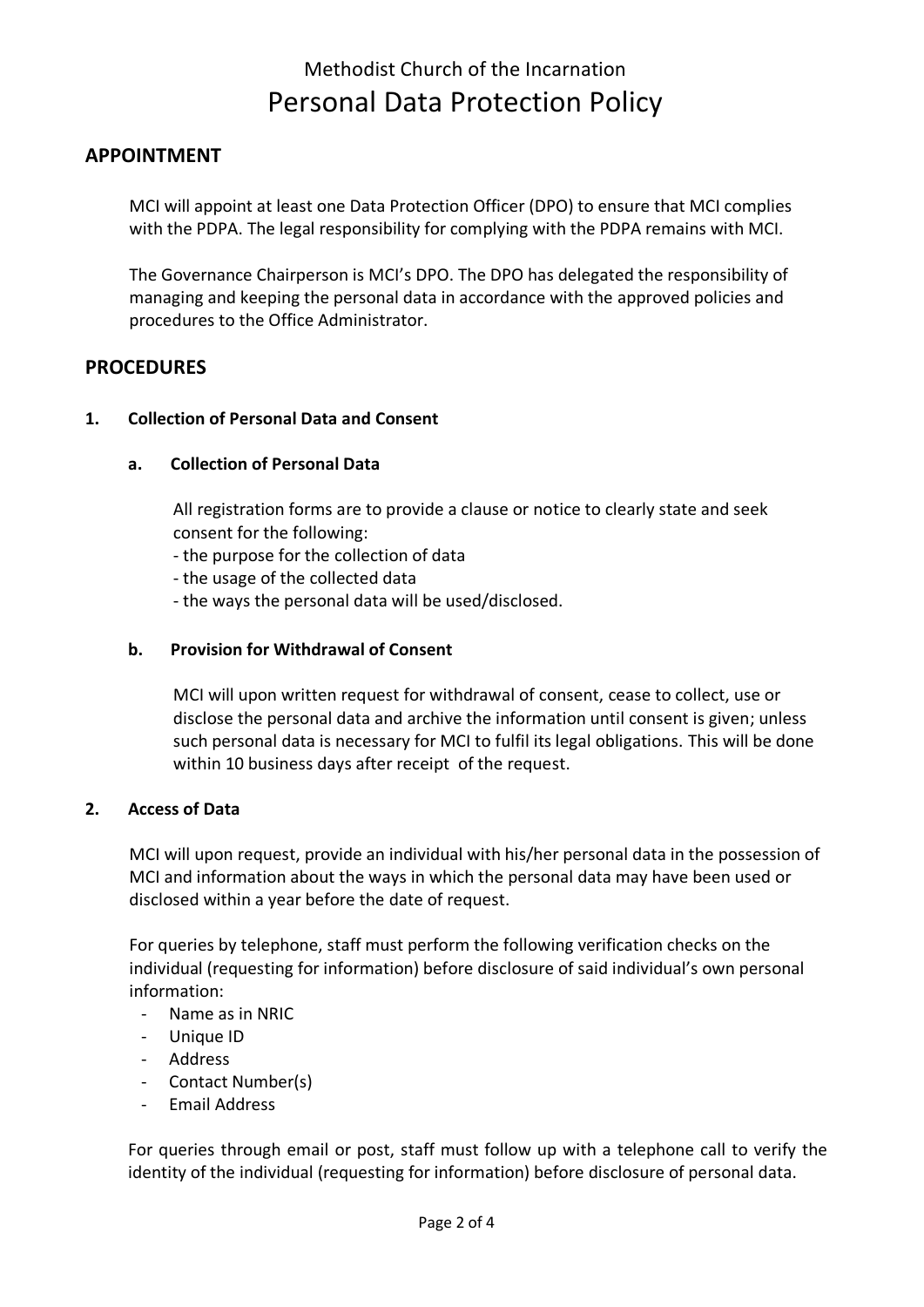Staff are to provide the requested information only on verification of identity.

Personal information relating to other individuals will be provided only on a need-to-know basis. If staff are in doubt, do not release such information until clearance is obtained from the Data Protection Officer.

## **3. Protection and Confidentiality of Information**

### **a. Confidentiality**

MCI will keep all personal data confidential and accessible only to authorised and need-to-know personnel. All staff are bound by confidentiality obligations in their employment contract.

### **b. Office/Staff Work Area and storage of personal data**

The following security arrangements are in place:

- Access to office is through locked doors. Visitors do not have access to office unless on official business. Entrance to the office is under CCTV surveillance.
- Staff computer are password protected.
- Physical files containing personal data must be marked 'Confidential' clearly and prominently and kept in locked cupboard when not in use.
- Electronic copy of personal data are password protected.

### **c. Safeguard for staff working from home**

MCI staff are not encouraged to bring hard copy of confidential or sensitive data/information home. If there is a need to do so, permission must be sought from Pastor-in-charge or DPO or Office Administrator.

The personal device used must not be shared and it must be password protected. When it is not in use, it must be shut down.

### **d. Databases and Registration Files/Forms**

Soft copy databases containing personal data must be password protected where applicable and stored in the church office. Access to the softcopy of document containing personal data are given only to authorised persons.

Hard copies of documents containing personal data, including registration forms, are to be kept in locked cupboards when not in use. No unauthorised copies of such documents shall be made. If and when copies are made, they shall be securely kept and properly destroyed when no longer required.

Committee or Ministry organising a project shall properly dispose of or archive documents containing personal data (whether in soft or hard copies) at the conclusion of the project.